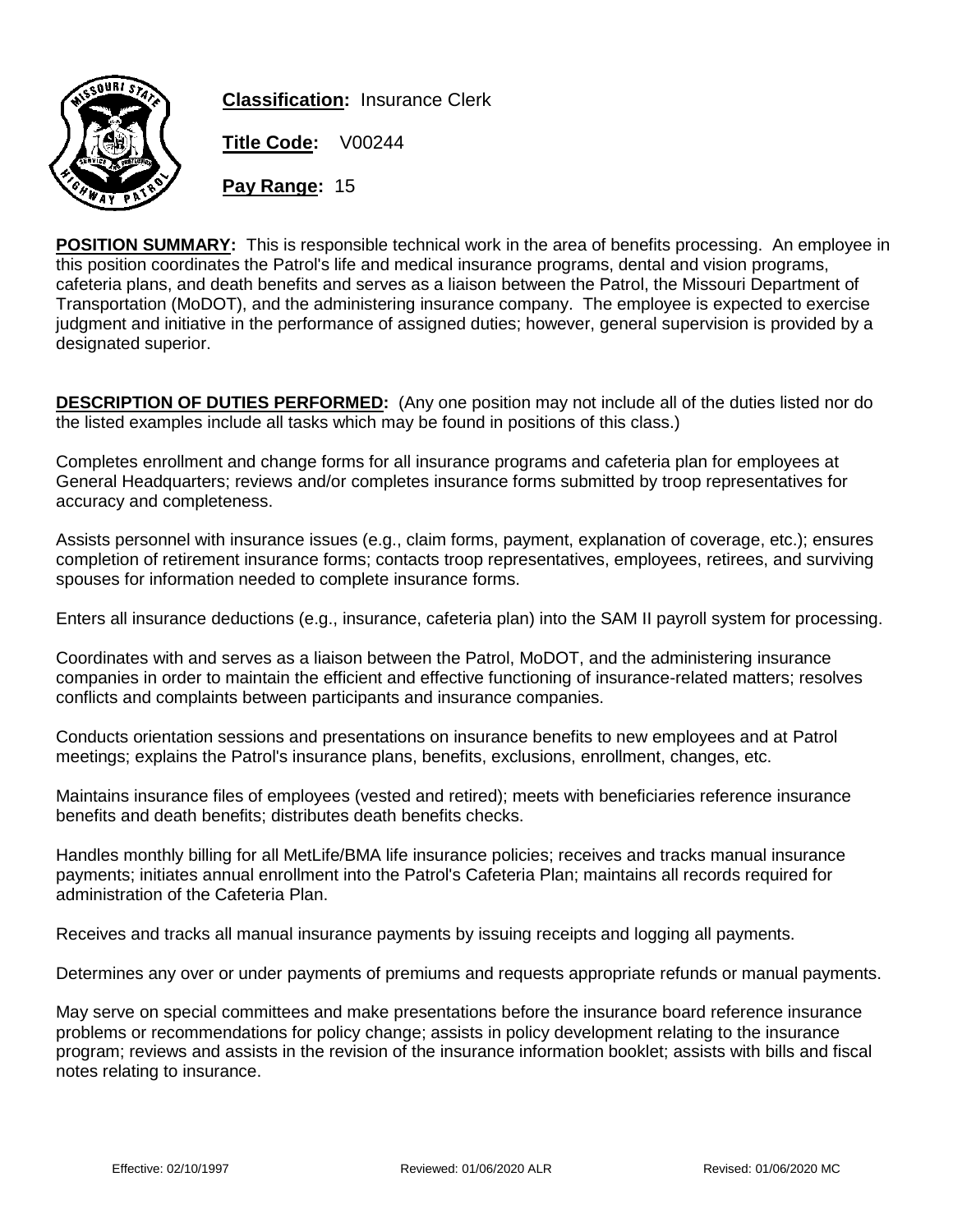Serves as a Total Wellness Champion in regard to dissemination of MoDOT/MSHP Wellness information to Patrol personnel.

Prepares and types various correspondence and documents relating to insurance.

Performs other related work as assigned.

**REQUIRED KNOWLEDGE, SKILLS, AND ABILITIES:** Knowledge of Personal Computer operations and various software programs (e.g., spreadsheets, word processor, database, SAM II payroll system, etc.).

Ability to understand insurance plans, knowledge of general insurance terminology, and ability to learn payroll/accounting procedures.

Ability to understand and interpret the terms and policies related to medical, dental, vision, and life insurance.

Ability to work well with the public in a professional manner.

Ability to read English effectively.

Ability to communicate in English clearly and concisely, both orally and in writing.

Ability to exercise judgment and initiative in interpreting plans provisions.

Ability to adapt to a variety of job situations involving long hours, confidentiality, pressure of deadlines, etc.

Ability to work in a team atmosphere as well as individually.

Ability to work independently with little supervision.

Ability to organize and prioritize a large amount of work.

Ability to maintain complex insurance records and files.

Ability to calculate appropriate payroll deductions and premiums according to policy.

Ability to present ideas effectively both orally and in writing.

Ability to conduct presentations (e.g., training seminars, recruit orientations, etc.).

Ability to establish and maintain effective working relations with others.

Ability to operate basic office equipment.

Ability to handle restricted and confidential information in a professional manner and maintain the information as such.

Ability to operate a calculator with a high degree of accuracy.

Ability to work with material that may be of a sexual nature relating to criminal activity (e.g., written material, verbal language, and/or photographs, etc.).